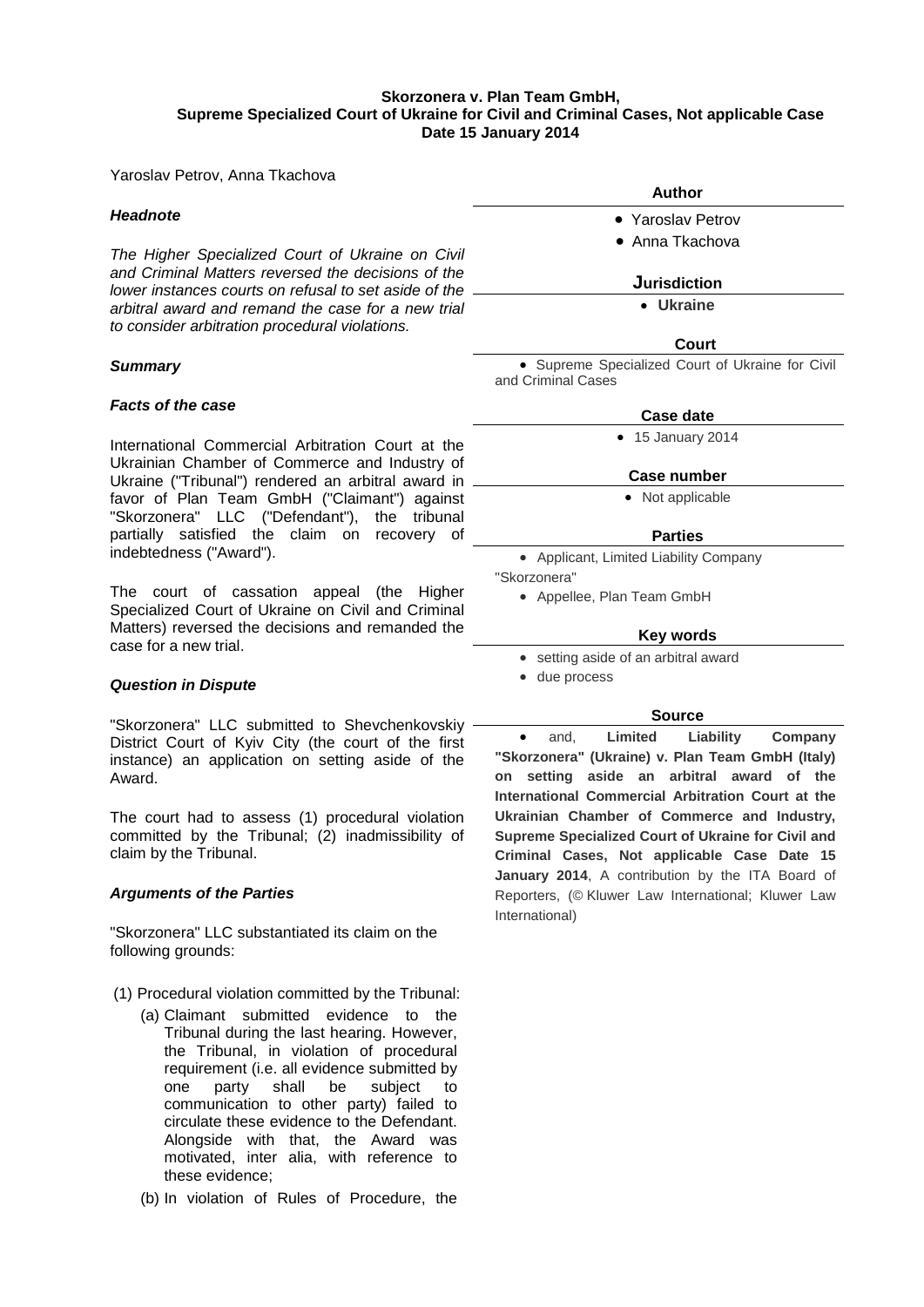Tribunal did not announce the resolution part of the Award upon completion of oral hearings, but just informed the parties that the Award would be sent within 20-days period. However, the Tribunal sent the Award to the Defendant not on due date (14 December 2011), but later on 21 December 2011.

(2) Inadmissibility of claim

Non-compliance with contractual dispute resolution procedure. Contract between the Claimant and Defendant contains the dispute resolution clause, under which parties shall enter into negotiations and upon failure of negotiations; the parties shall be able to submit the dispute to arbitration under arbitration clause.

The arbitration clause provided that the dispute could be submitted either to the International Commercial Arbitration Court at the Ukrainian Chamber of Commerce and Industry of Ukraine or to the International Commercial Court at the Chamber of Commerce and Industry of Italy at the option of the claimant.

Therefore, the Defendant claimed that absence of prior-to-arbitration negotiations made claim inadmissible.

# *Judgment of the Court*

The first instance court refused to rule in favor of application. The court of appeal (the Kyiv Court of Appeal) upheld the decision of first instance court.

Trial and Appeal courts based their decisions on findings that the Tribunal did not infringe upon Defendant's rights while considering and deciding the dispute between the Claimant and Defendant.

The court of cassation appeal (the Higher Specialized Court of Ukraine on Civil and Criminal Matters) reversed the decisions of the lower instances courts and remand the case for a new trial.

The decision of the court of cassation appeal was based on the findings that:

(i) the fact that the Tribunal gave no opportunity for Defendant to get acquainted with and submit comments regarding evidence submitted by the Claimant during the last hearing of the dispute constitutes the violation of part 2 of Article 34 of the Law of Ukraine "On International Commercial Arbitration" (this law is the reflection of UNCITRAL Model Law);